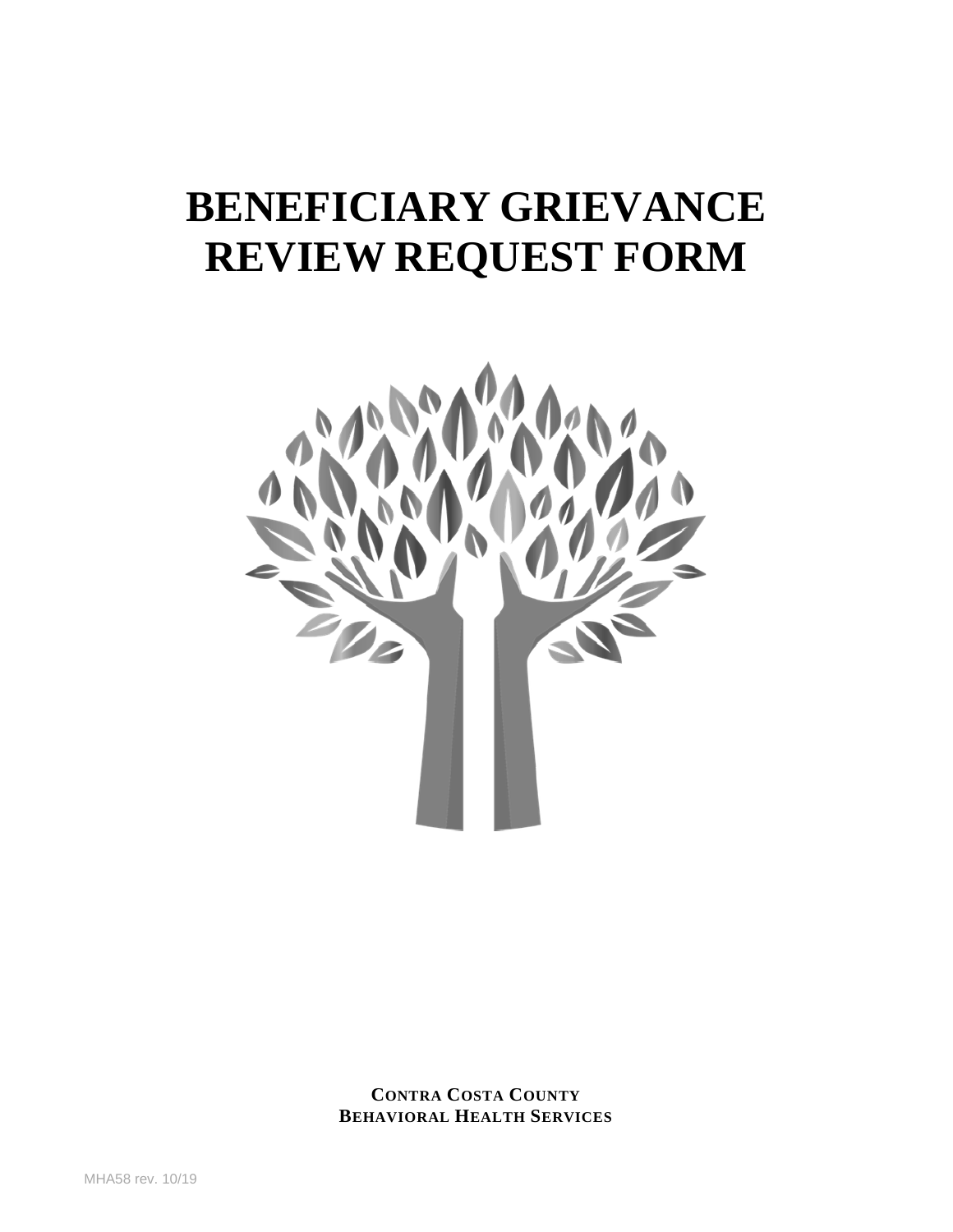### **English**

ATTENTION: If you speak another language, language assistance services, free of charge, are available to you. Call (888) 678-7277 (TTY: 711).

ATTENTION: Auxiliary aids and services, including but not limited to large print documents and alternative formats, are available to you free of charge upon request. Call (888) 678- 7277 (TTY: 711).

### **Español (Spanish)**

ATENCIÓN: Si habla español, tiene a su disposición servicios gratuitos de asistencia lingüística. Llame al (888) 678-7277 (TTY: 711).

### **Tiếng Việt (Vietnamese)**

CHÚ Ý: Nếu bạn nói Tiếng Việt, có các dịch vụ hỗ trợ ngôn ngữ miễn phí dành cho bạn. Gọi số (888) 678-7277 (TTY: 711).

### **Tagalog (Filipino)**

PAUNAWA: Kung nagsasalita ka ng Tagalog, maaari kang gumamit ng mga serbisyo ng tulong sa wika nang walang bayad. Tumawag sa (888) 678-7277 (TTY: 711).

## **한국어 (Korean)**

주의: 한국어를 사용하시는 경우, 언어 지원 서비스를 무료로 이용하실 수 있습니다. (888) 678-7277 (TTY: 711)

번으로 전화해 주십시오.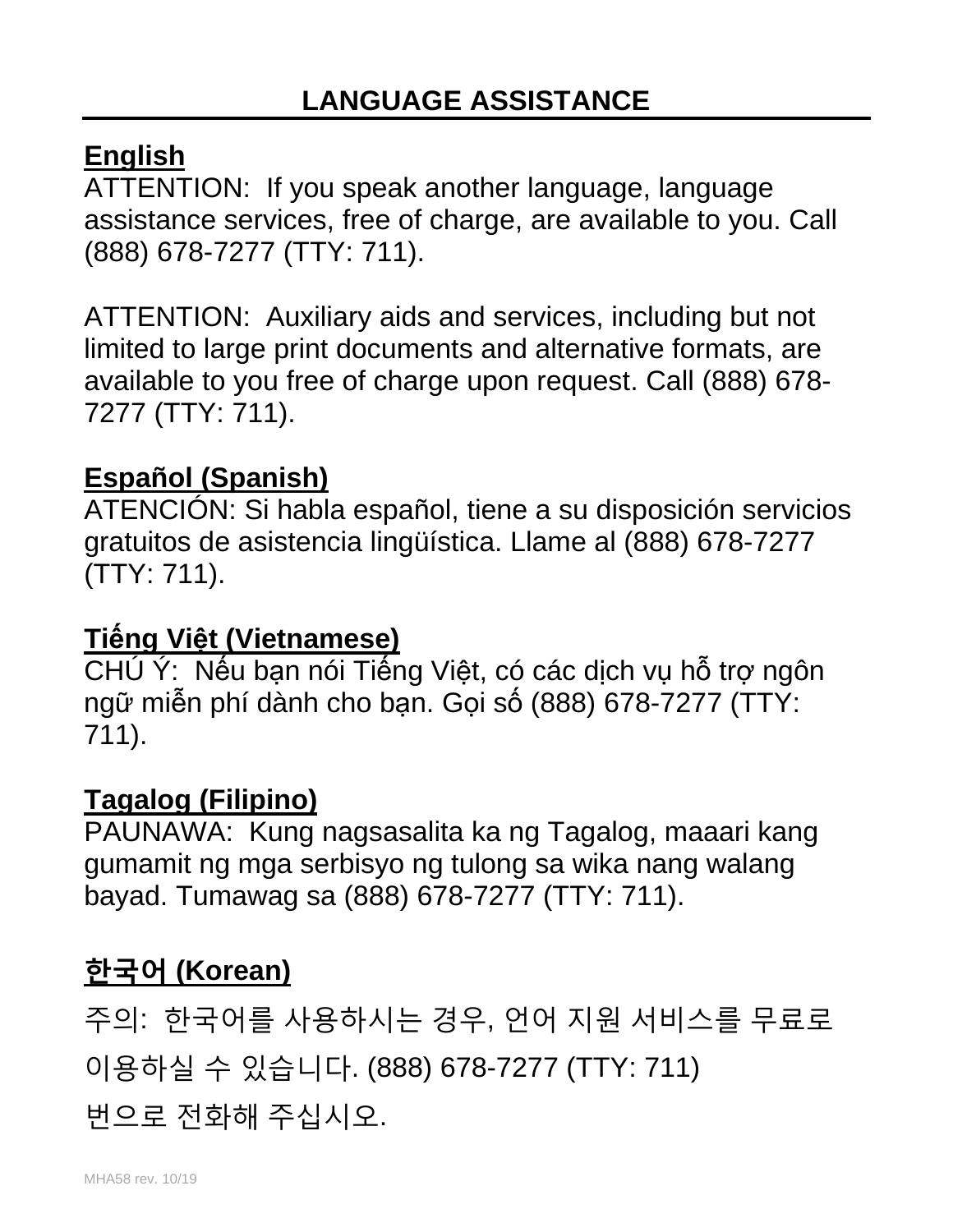### 繁體中文 **(Chinese)**

注意:如果您使用繁體中文,您可以免費獲得語言援助服務。請 致電 (888) 678-7277 (TTY: 711).

### Հայերեն **(Armenian)**

ՈՒՇԱԴՐՈՒԹՅՈՒՆ՝ Եթե խոսում եք հայերեն, ապա ձեզ անվճար կարող են տրամադրվել լեզվական աջակցության ծառայություններ: Զանգահարեք (888) 678-7277 (TTY: 711).

### **Русский (Russian)**

ВНИМАНИЕ: Если вы говорите на русском языке, то вам доступны бесплатные услуги перевода. Звоните (888) 678- 7277 (TTY: 711).

### **(Farsi (**فارسی

**توجھ**: اگر بھ زبان فارسی گفتگو می کنید، تسھیلات زبانی بصورت رایگان برای شما فراھم می باشد با (711 :TTY (678-7277) 888 (تماس بگیرید.

### 日本語 **(Japanese)**

注意事項:日本語を話される場合、無料の言語支援をご利用い ただけます。(888) 678-7277 (TTY: 711) まで、お電話にてご 連絡ください。

### **Hmoob (Hmong)**

LUS CEEV: Yog tias koj hais lus Hmoob, cov kev pab txog lus, muaj kev pab dawb rau koj. Hu rau (888) 678-7277 (TTY: 711).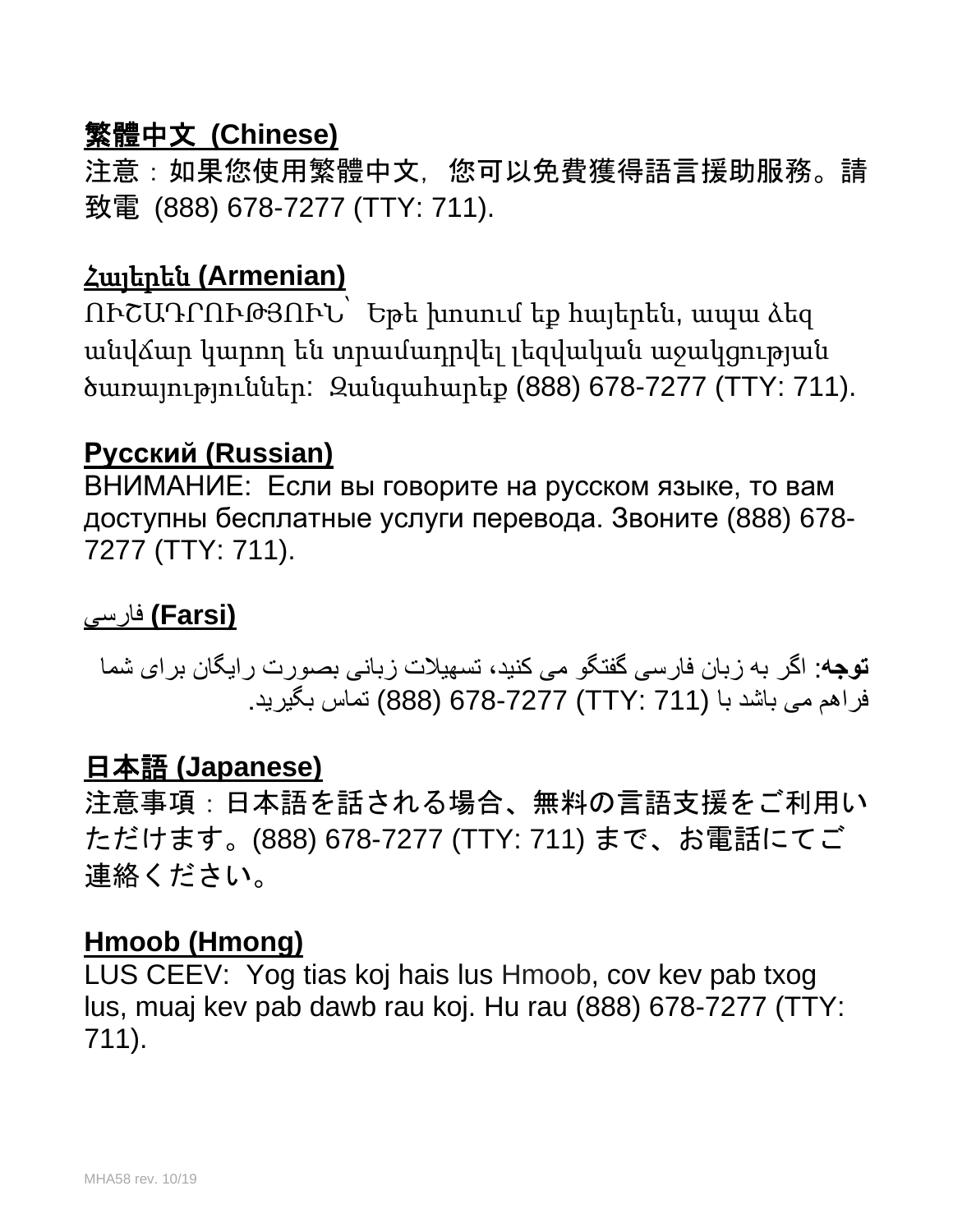## ਪੰ ਜਾਬੀ **(Punjabi)**

ਧਿਆਨ ਦਿਓ :ਜੇ ਤੁਸੀਂ ਪੰਜਾਬੀ ਬੋਲਦੇ ਹੋ ,ਤਾਂ ਭਾਸ਼ਾ ਵਿੱਚ ਸਹਾਇਤਾ ਸੇਵਾ ਤੁਹਾਡੇ ਲਈ ਮੁਫਤ ਉਪਲਬਧ ਹੈ। (888) 678-7277 (TTY: 711)' ਤੇ ਕਾਲ ਕਰੋ।

### **(Arabic (العربیة**

ملحوظة: إذا كنت تتحدث اذكر اللغة، فإن خدمات المساعدة اللغویة تتوافر لك بالمجان. اتصل برقم 678-7277 (888) رقم ھاتف الصم والبكم: 711

### **�हंद� (Hindi)**

ध्यान दे: यदि आप हिंदी बोलते हैं तो आपके लिए मुफ्त में भाषा सहायता सेवाएं उपलब्ध हैं। (888) 678-7277 (TTY: 711) पर कॉल करें।

### **ภาษาไทย (Thai)**

เรียน: ถ้าคุณพูดภาษาไทยคุณสามารถใช้บริการช่วยเหลือทางภาษาได้ฟรี โทร (888) 678- 7277 (TTY: 711).

### <u>ខ្មែរ (Cambodian)</u>

្របយ័គ្នះ ររ សើ ៑នងាអ្នកនិយាយ ភាសាខ្មែ ុ រសវាជំនួយមននកភាសា រោយមីនគិតុួួួន គិអាចមានសំរា ់ ់ររ អ្េ៑េ នក។ ចូ ទូ ស័ព្ទ (888) 678-7277 (TTY: 711)។

### ພາສາລາວ **(Lao)**

ໄປດຊາບ: ຖ້າວ່າ ທ່ານເວົາພາສາ ລາວ, ່ ່ ້ ການບໍລິການຊ່ວຍເຫຼືອດ້ານພາສາ, ໂດຍບໍ່ເສັ້ງຄ່າ, ແມ່ນມີພ້ອມໃຫ້ທ່ານ. ໂທຣ (888) 678-7277 (TTY: ັ ່ ່ ີ ່ 711).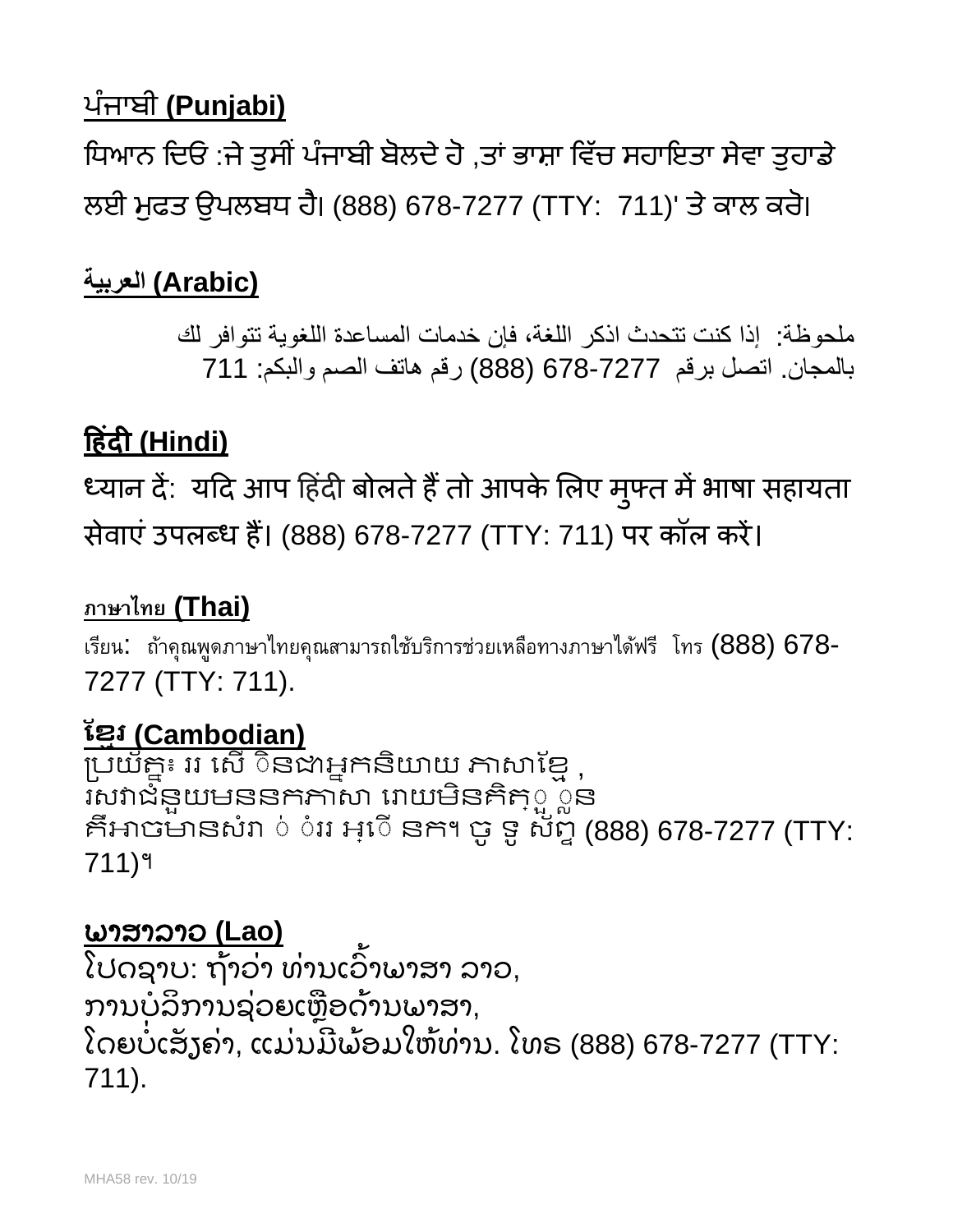### **IMPORTANT INFORMATION YOU SHOULD KNOW**

#### **If you need assistance with completing this form:**

- You may ask any staff at each program to assist you.
- You may call the Grievance Advocate (not a direct County employee) at (925) 293-4942. Collect calls are accepted.

#### **What is a Grievance?**

A grievance is an expression of dissatisfaction about anything regarding your specialty mental health or substance use disorder services that are not one of the problems covered by the appeal and State Hearing processes.

#### **The grievance process will:**

- Involve simple and easily understood procedures that allow you to present your grievance orally or in writing.
- Not penalize you or your provider in any way.
- Allow you to authorize another person to act on your behalf, including a specialty mental health or substance use disorder provider. If you authorize another person to act on your behalf, the Contra Costa Mental Health Plan(MHP) or Drug Medi-Cal Organized Delivery System Plan (DMC-ODS) might ask you to sign a form authorizing them to release information to that person.
- Ensure that the individuals making the decisions are qualified to do so and not involved in any previous levels of review or decision-making.
- Provide resolution for the grievance in the required timeframes.

#### **When Can I File a Grievance?**

You can file a grievance anytime with the Contra Costa MHP or DMC-ODS ) if you are unhappy with the specialty mental health or substance use disorder services you are receiving from Contra Costa MHP or DMC-ODS or have another concern regarding them.

#### **How Can I File a Grievance?**

You may call the Access Line at (888) 678-7277 to get help with a grievance. Contra Costa MHP or DMC-ODS will provide self-addressed envelopes at all the providers' sites for you to mail in your grievance. If you do not have a self-addressed envelope, you may mail your grievance directly to the address on this form. Grievances can be filed orally or in writing. Oral grievances do not have to be followed up in writing.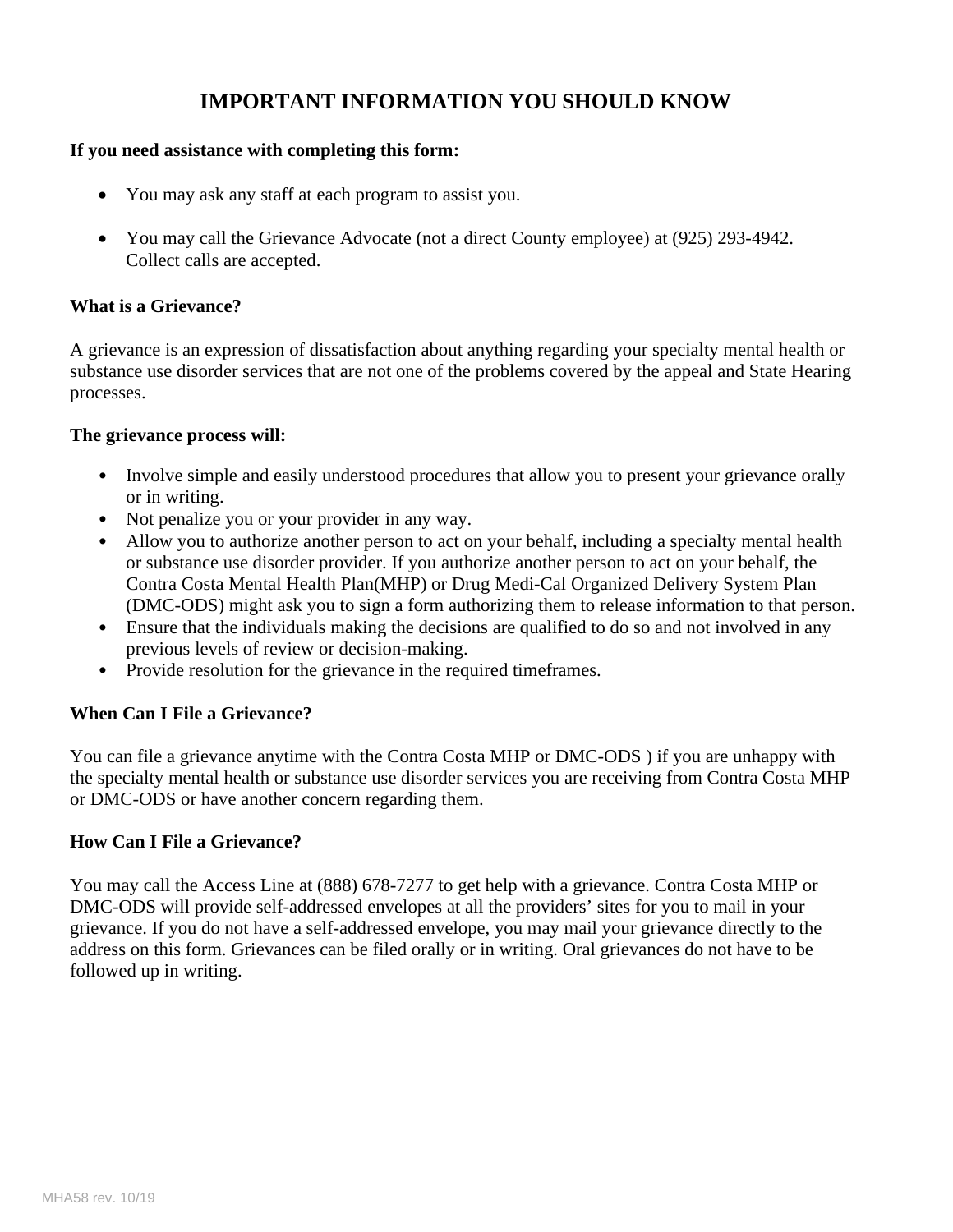#### **How Do I Know If the CCMHP Received My Grievance?**

The Contra Costa MHP or DMC-ODS will let you know that it received your grievance by sending you a written confirmation.

#### **When Will My Grievance Be Decided?**

The Contra Costa MHP or DMC-ODS must make a decision about your grievance within 90 calendar days from the date you filed your grievance. The timeframes for making a decision may be extended by up to 14 calendar days if you request an extension, or if Contra Costa MHP or DMC-ODS believes that there is a need for additional information and that the delay is for your benefit. An example of when a delay might be for your benefit is when Contra Costa MHP or DMC-ODS believes it might be able to resolve your grievance if they have more time to get information from you or other people involved.

#### **How Do I Know If the Contra Costa MHP or DMC-ODS Has Made a Decision About My Grievance?**

When a decision has been made regarding your grievance, Contra Costa MHP or DMC-ODS will notify you or your representative in writing of the decision. If Contra Costa MHP or DMC-ODS fails to notify you or any affected parties of the grievance decision on time, then Contra Costa MHP or DMC-ODS will provide you with a Notice of Adverse Benefit Determination advising you of your right to request a State Hearing. The Contra Costa MHP or DMC-ODS will provide you with a Notice of Adverse Benefit Determination on the date the timeframe expires.

#### **Is There a Deadline to File a Grievance?**

No, you may file a grievance at any time.

Beneficiary/families will not be subject to any manner of discrimination, penalty, sanction or restriction for exercising their rights.

#### **For Additional information, please call:**

- (925) 957-5160 Office of Quality Improvement
- (888) 678-7277 Behavioral Health Access Line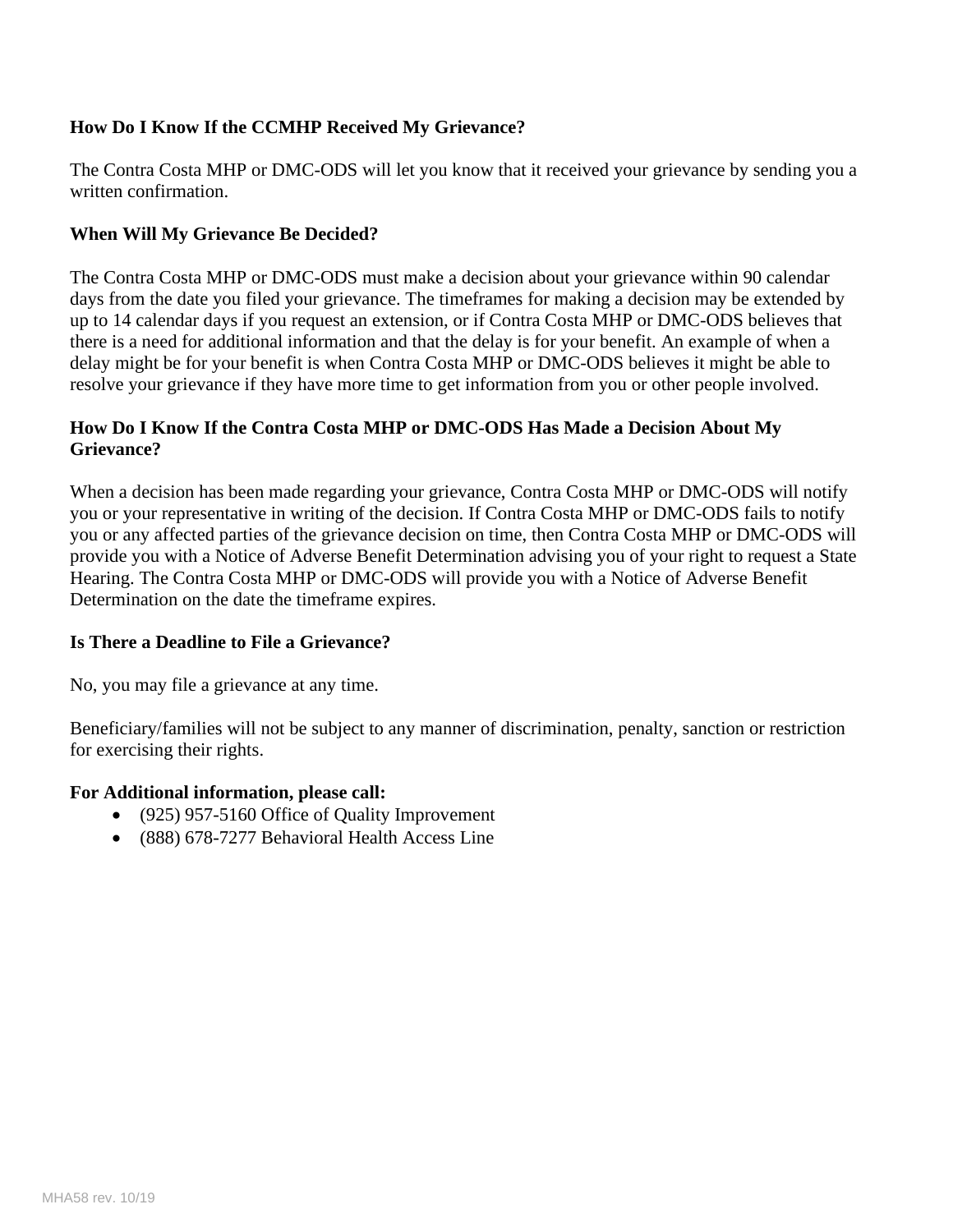

### **BENEFICIARY GRIEVANCE REVIEW REQUEST**

| <i><b>OFFICE USE ONLY</b></i> |
|-------------------------------|
| Grievance No.                 |
| Date Received                 |

 **Mental Health Services Substance Use Disorder Services**

A grievance is an expression of unhappiness about anything regarding your specialty mental health or substance use disorder services that are not one of the problems covered by the appeal and State Hearing processes.

#### **Your current Contra Costa County Mental Health or Substance Use Disorder services will NOT be adversely affected in any way by filing a grievance.**

*Please Print or Type*

- 1. The following information is required to proceed with a grievance:
- **TODAY'S DATE** \_\_\_\_\_\_\_\_\_\_\_\_\_\_\_\_\_\_

**BENEFICIARY NAME BIRTHDATE**

**NAME OF LEGAL GUARDIAN IF ON BEHALF OF MINOR**

**ADDRESS**

**CITY**

**PHONE BEST TIME TO CALL**

- 2. Describe the reason(s) for filing a grievance. Be specific by including names, dates, and time whenever possible. (Attach additional pages if necessary.)
- 3. Have you tried to resolve the problem(s) before filing a grievance?  $\Box$ No. I have not made any prior attempt to resolve the problem(s). □ Yes. Please describe what you have done to try to resolve the problem and include the results.
- 4. What would you like to happen to resolve the grievance?
- 5. Please add anything else you would like us to know. You may attach additional pages.

| SIGNATURE OF PERSON MAKING REQUEST |                                                                                                                                                                             | <b>DATE</b> |
|------------------------------------|-----------------------------------------------------------------------------------------------------------------------------------------------------------------------------|-------------|
| RETURN THIS FORM TO:               | <b>OUALITY IMPROVEMENT COORDINATOR</b><br>BEHAVIORAL HEALTH SERVICES ADMINISTRATION<br>1340 Arnold Dr., #200, Martinez, CA 94553<br>Phone (925) 957-5160 Fax (925) 957-5156 |             |